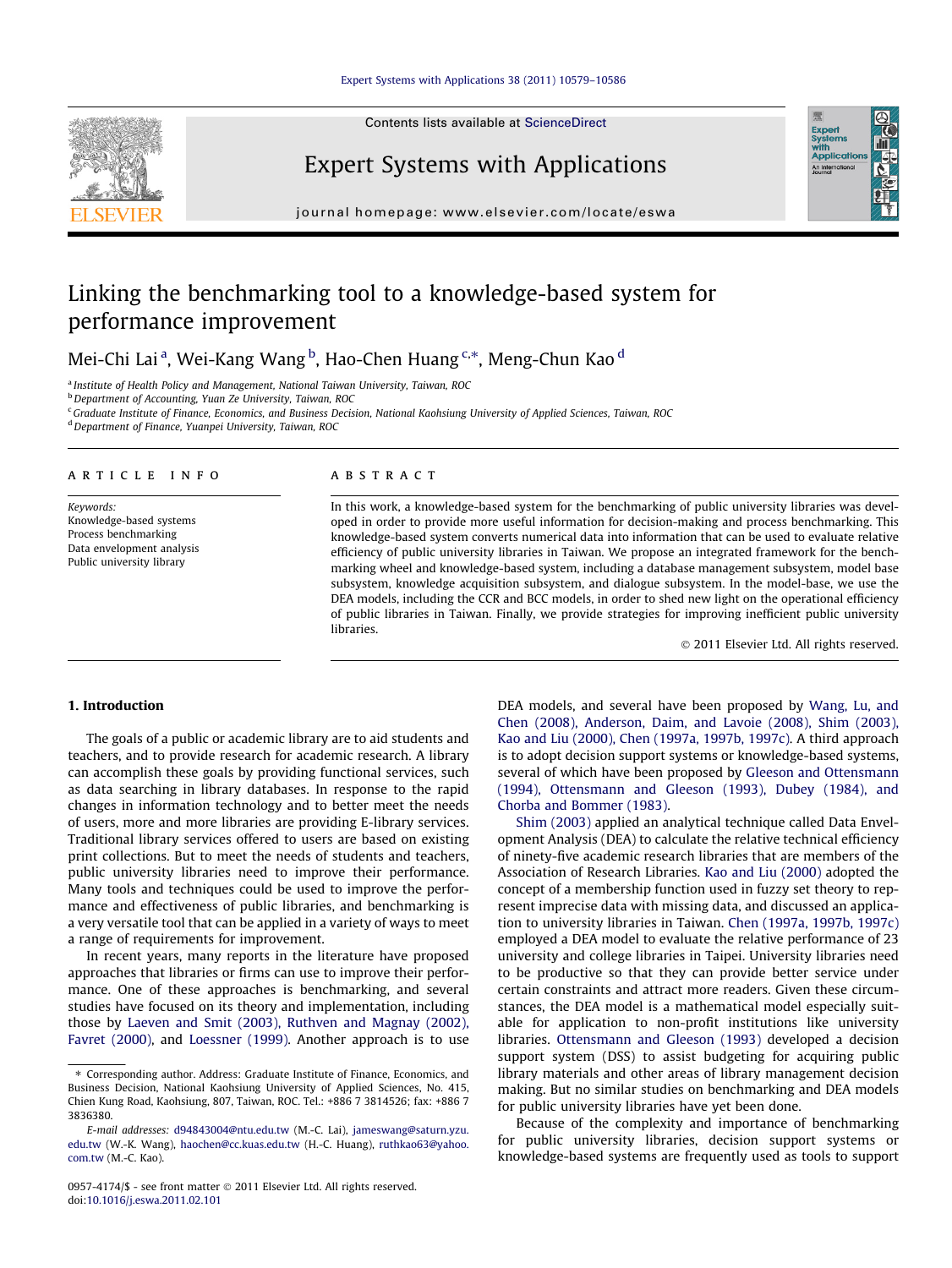decision-making. Decision support systems are computer-based tools that aid managerial decision-making by presenting various effective alternatives. Since the 1990s, knowledge-based intelligent systems have been playing an important role as decision support tools. Thus, in this study, a knowledge-based system for the benchmarking of public university libraries was developed in order to provide more useful information for decision-making. A case study was carried out to verify the effectiveness of the system and illustrate its use. Our KBS can be used as a tool to improve the efficiency and performance of public university libraries.

The rest of the paper is organized as follows: Section 2 briefly reviews the literature on benchmarking and knowledge-based systems. Section 3 describes the architecture of our knowledge-based system for process benchmarking. Section 4 presents the system implementation and results of empirical analysis. Finally, some concluding remarks and a summary are given in Section 5.

#### 2. Benchmarking

#### 2.1. Benchmarking for libraries

Benchmarking is ''a process of measuring and comparing to identify ways to improve processes and achieve higher performance'' [\(Keehley, Medlin, MacBride, & Longmire, 1997\)](#page--1-0). Xerox Corporation first adopted benchmarking in the late 1970s. Since then, managers in different industries have used it to evaluate and improve the quality of their products, as well as work processes and work procedures. Benchmarking is a very versatile tool that can be applied in a variety of ways to meet a range of requirements for improvement. Benchmarking allows an organization to objectively and thoroughly evaluate its processes to see if and how they can be improved [\(Kline, 2003](#page--1-0)).

[Juran \(1994\)](#page--1-0) suggested that a benchmark is a point of reference from which measurements and comparisons of any sort may be made. [Elmuti, Kathawala, and Lloyed \(1997\)](#page--1-0) divided the benchmarking types into four different types, including internal benchmarking, competitive benchmarking, functional or industry benchmarking, and process or generic benchmarking. Process benchmarking is used when the focus is on improving specific critical processes and operations. Benchmarking partners are sought from the best practice organizations that perform similar work or deliver similar services. Process benchmarking invariably involves producing process maps to facilitate comparison and analysis. This type of benchmarking can result in benefits in the short term.

Benchmarking is the practice of being humble enough to admit that someone else is better at something, and being wise enough to learn how to match and even surpass them at it. For some companies and organizations, benchmarking is synonymous with survival. It provides them with a way to assess their business performance. Through benchmarking, they gain a better understanding of their relative position in their industry. Benchmarking works because it helps them to understand their own processes and enables them to learn from others.

Benchmarking also equals innovation. Real innovation comes from looking for the best examples outside one's industry. This enables one to learn from other companies and achieve quantum leaps in performance that otherwise might take years to achieve. The purpose of a benchmarking process model is to describe the steps that should be performed when conducting a benchmarking study ([Watson, 1993](#page--1-0)). Consequently, numerous studies about benchmarking processes have been done, such as [Spendolini \(1992\),](#page--1-0) [Young \(1993\), Anderson \(1995\), Anderson and Pettersen \(1996\), At](#page--1-0)[kin and Brooks \(2000\), Hacker and Kleiner \(2000\), Gohlke \(2001\)](#page--1-0).

In those descriptions of benchmarking process, [Spendolini](#page--1-0) [\(1992\)](#page--1-0) divided the benchmarking process into five phases: (1) determine what to benchmark; (2) form a benchmarking team; (3) identify benchmarking partners; (4) collect and analyze benchmarking information; and (5) take action. [Young \(1993\)](#page--1-0) identified four steps in the benchmarking process: (1) planning; (2) analysis; (3) integration; and (4) action. [Anderson and Pettersen \(1996\)](#page--1-0) identified five distinct phases: (1) planning; (2) searching; (3) observation; (4) analysis; and (5) adaptation. [Atkin and Brooks](#page--1-0) [\(2000\)](#page--1-0) identified the benchmarking steps: (1) identify the subject of the exercise; (2) decide what to measure; (3) identify who to benchmark both within your sector and outside; (4) collect information and data; (5) analyze findings and determine gap; (6) set goals for improvement; (7) implement new order; and (8) monitor the process of improvement. [Hacker and Kleiner \(2000\)](#page--1-0) proposed 12 steps to avoid dysfunctional practices and improve benchmarking. The 12 steps are: (1) determine what to benchmark; (2) identify key performance indicators; (3) identify benchmarking partners; (4) determine the data collection method; (5) collect data; (6) understand performance gaps; (7) predict future performance levels; (8) communicate findings and gain acceptance; (9) establish functional goals and implementation plans; (10) implement and monitor progress; (11) measure results against stakeholder wants and needs; (12) recalibrate benchmarks. [Gohlke](#page--1-0) [\(2001\)](#page--1-0) used a library benchmarking model to improve the performance of public libraries. It includes five steps: (1) conducting a preliminary analysis; (2) developing process measures; (3) identifying partners; (4) collecting and analyzing data; and (5) presenting results to management.

Nevertheless, a benchmarking wheel is a benchmarking process model that synthesizes advantages of a large number of existing benchmarking models ([Anderson, 1995](#page--1-0)). Therefore, the author focuses on a study using the benchmarking wheel to study the benchmarking process. A benchmarking wheel, as [Anderson](#page--1-0) [\(1995\)](#page--1-0) presented, is shown in Fig. 1. The benchmarking processes are described as follows:

Step 1. Plan:

- (1) Determine the process to benchmark based on the organization's critical success factors.
- (2) Understand and document the process.
- (3) Measure the performance of the process.
- Step 2. Find:
	- (4) Identify benchmarking partners.
- Step 3. Collect:
	- (5) Understand and document the benchmarking partners' performance and practice.
- Step 4. Analyze:
	- (6) Identify gaps in performance and the root causes of the gaps.



Fig. 1. A benchmarking wheel.